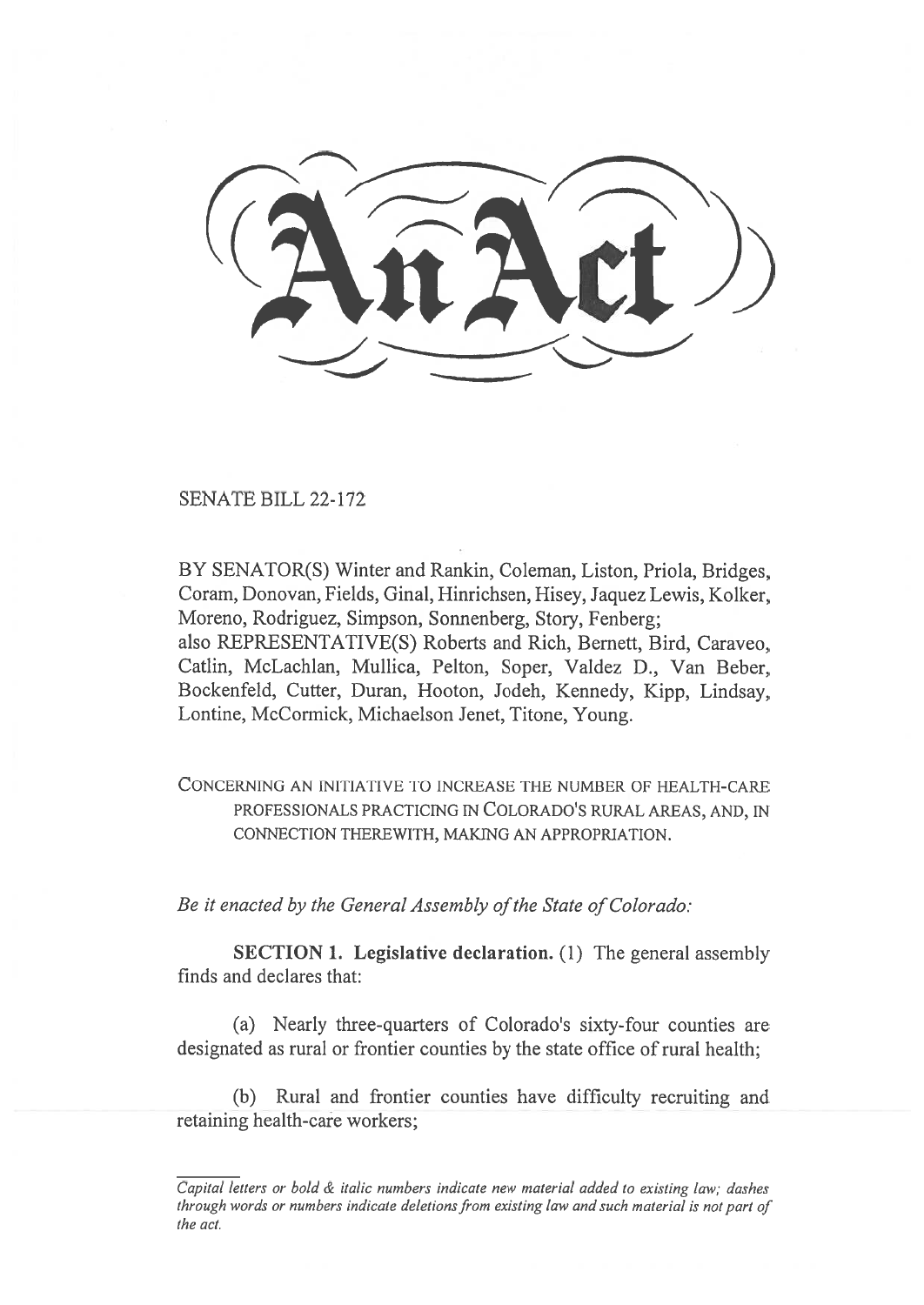(c) The ongoing COVID-19 pandemic that decimated the health-care workforce across Colorado hit rural areas especially hard, and the associated burnout is causing health-care workers to leave medicine and nursing;

(d) The university of Colorado (CU) school of medicine's rural office at the Anschutz medical campus provides a model program for educating health-care professionals that wish to live and work in rural areas. Other institutions that educate health-care professionals can take advantage of the expertise, experience, and infrastructure in place at the CU school of medicine's rural office in order to prepare their health-care students to work in rural or frontier counties.

(e) Establishing and funding a limited number of health-care professional rural track programs allows the general assembly to collect data and information on best practices for providing rural-practice-focused education to health-care professionals; and

(f) The general assembly can use the lessons learned to later expand the new Colorado rural health-care workforce initiative to other institutions and practice areas to increase the number of health-care professionals practicing in Colorado's rural and frontier counties.

SECTION 2. In Colorado Revised Statutes, add article 76.5 to title 23 as follows:

## ARTICLE 76.5 Colorado Rural Health-care Workforce Initiative

23-76.5-101. Definitions. AS USED IN THIS ARTICLE 76.5, UNLESS THE CONTEXT OTHERWISE REQUIRES:

(1) "HEALTH-CARE PROFESSIONAL" MEANS A PHYSICIAN, PHYSICIAN ASSISTANT, PHYSICAL THERAPIST, NURSE, INCLUDING NURSE PRACTITIONER, PHARMACIST, DENTIST, PROFESSIONAL COUNSELOR, PSYCHOLOGIST, SOCIAL WORKER, OR MARRIAGE AND FAMILY THERAPIST WHO IS REGISTERED, CERTIFIED, OR LICENSED PURSUANT TO TITLE 12 AND WHO IS SUBJECT TO CREDENTIALING. "HEALTH-CARE PROFESSIONAL" ALSO INCLUDES A PUBLIC HEALTH PROFESSIONAL WHO IS NOT REQUIRED TO BE REGISTERED, CERTIFIED,

PAGE 2-SENATE BILL 22-172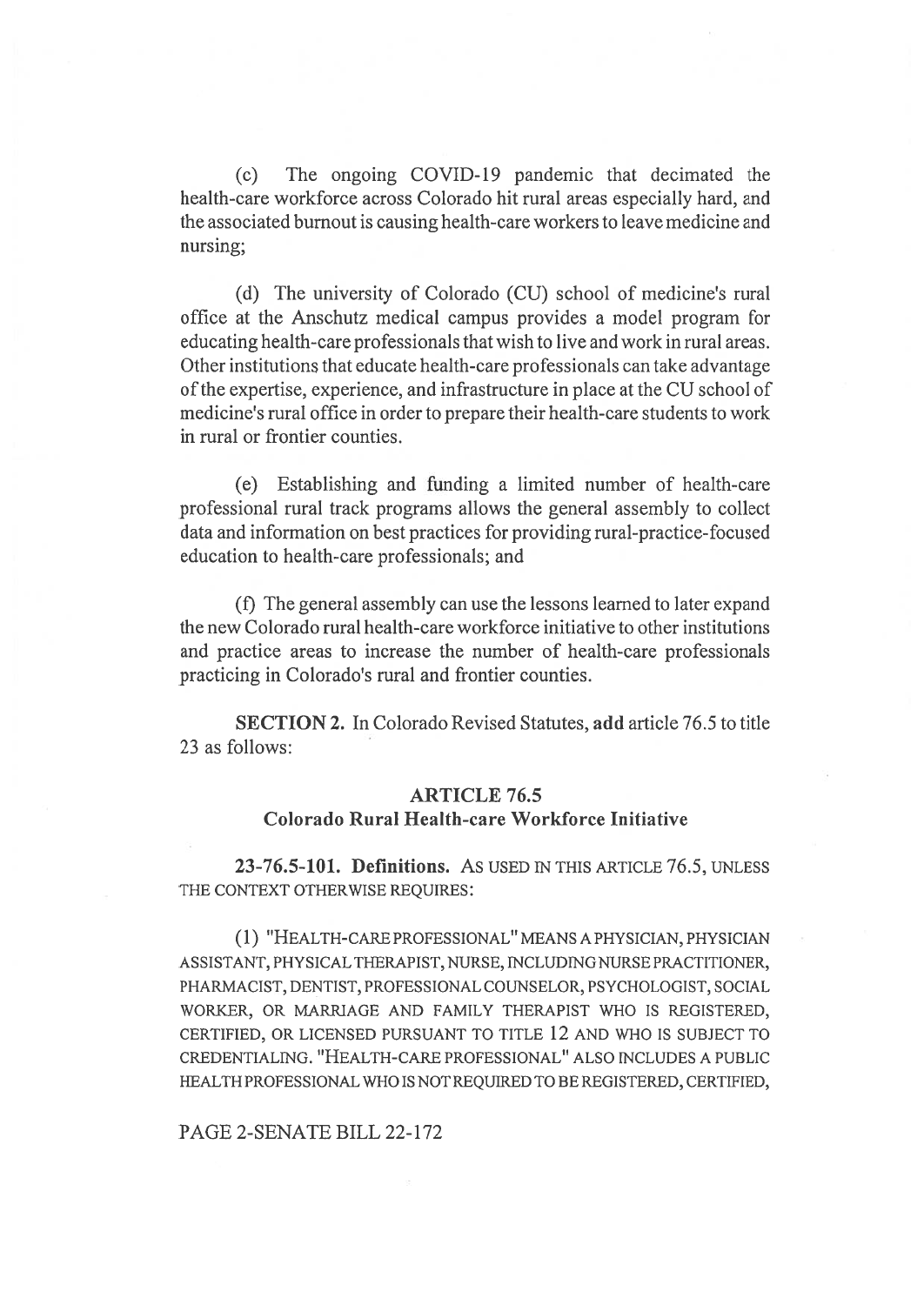OR LICENSED PURSUANT TO STATE LAW.

(2) "HEALTH-CARE PROFESSIONALS RURAL TRACK" OR "RURAL TRACK" MEANS A HEALTH-CARE PROFESSIONALS RURAL TRACK OR PROGRAM ESTABLISHED BY AN INSTITUTION PURSUANT TO SECTION 23-76.5-102.

(3) "INITIATIVE" MEANS THE COLORADO RURAL HEALTH-CARE WORKFORCE INITIATIVE ESTABLISHED IN THIS ARTICLE 76.5.

(4) "INSTITUTION OF HIGHER EDUCATION" OR "INSTITUTION" MEANS STATE INSTITUTIONS AS DEFINED IN SECTION 23-18-102 (10)(a), LOCAL DISTRICT COLLEGES, AND AREA TECHNICAL COLLEGES.

(5) "PRECEPTOR" MEANS A HEALTH-CARE PROFESSIONAL WHO IS REGISTERED, CERTIFIED, OR LICENSED, AS APPROPRIATE, PURSUANT TO TITLE 12 WHO ASSUMES THE RESPONSIBILITY OF TEACHING, SUPERVISING, AND EVALUATING A STUDENT SEEKING A DEGREE IN A HEALTH-CARE PROFESSION DISCIPLINE AS PART OF THE STUDENT'S CLINICAL TRAINING AND EDUCATION IN A RURAL OR FRONTIER COUNTY.

(6) "RURAL OR FRONTIER COUNTY" MEANS A COUNTY IN COLORADO DESIGNATED BY THE STATE OFFICE OF RURAL HEALTH, KNOWN AS THE COLORADO RURAL HEALTH CENTER, AS A RURAL OR FRONTIER COUNTY.

(7) "RURAL PROGRAM OFFICE" MEANS THE OFFICE THAT ADMINISTERS THE UNIVERSITY OF COLORADO'S SCHOOL OF MEDICINE'S RURAL PROGRAM AT THE HEALTH SCIENCES CENTER CAMPUS.

23-76.5-102. Colorado rural health-care workforce initiative institution health-care professionals rural tracks. (1) THERE IS ESTABLISHED THE COLORADO RURAL HEALTH-CARE WORKFORCE INITIATIVE TO EXPAND THE NUMBER OF HEALTH-CARE PROFESSIONALS PRACTICING IN COLORADO'S RURAL OR FRONTIER COUNTIES.

(2) AS PART OF THE INITIATIVE, AN INSTITUTION OF HIGHER EDUCATION MAY ESTABLISH A HEALTH-CARE PROFESSIONALS RURAL TRACK, OR EXPAND AN EXISTING RURAL TRACK, THAT MEETS THE CRITERIA DESCRIBED IN SUBSECTION (3) OF THIS SECTION, WITHIN ANY SPECIFIED HEALTH-CARE PROFESSIONAL CREDENTIAL OR DEGREE PROGRAM OFFERED AT THE INSTITUTION. ON OR BEFORE AUGUST 1 OF EACH FISCAL YEAR IN

PAGE 3-SENATE BILL 22-172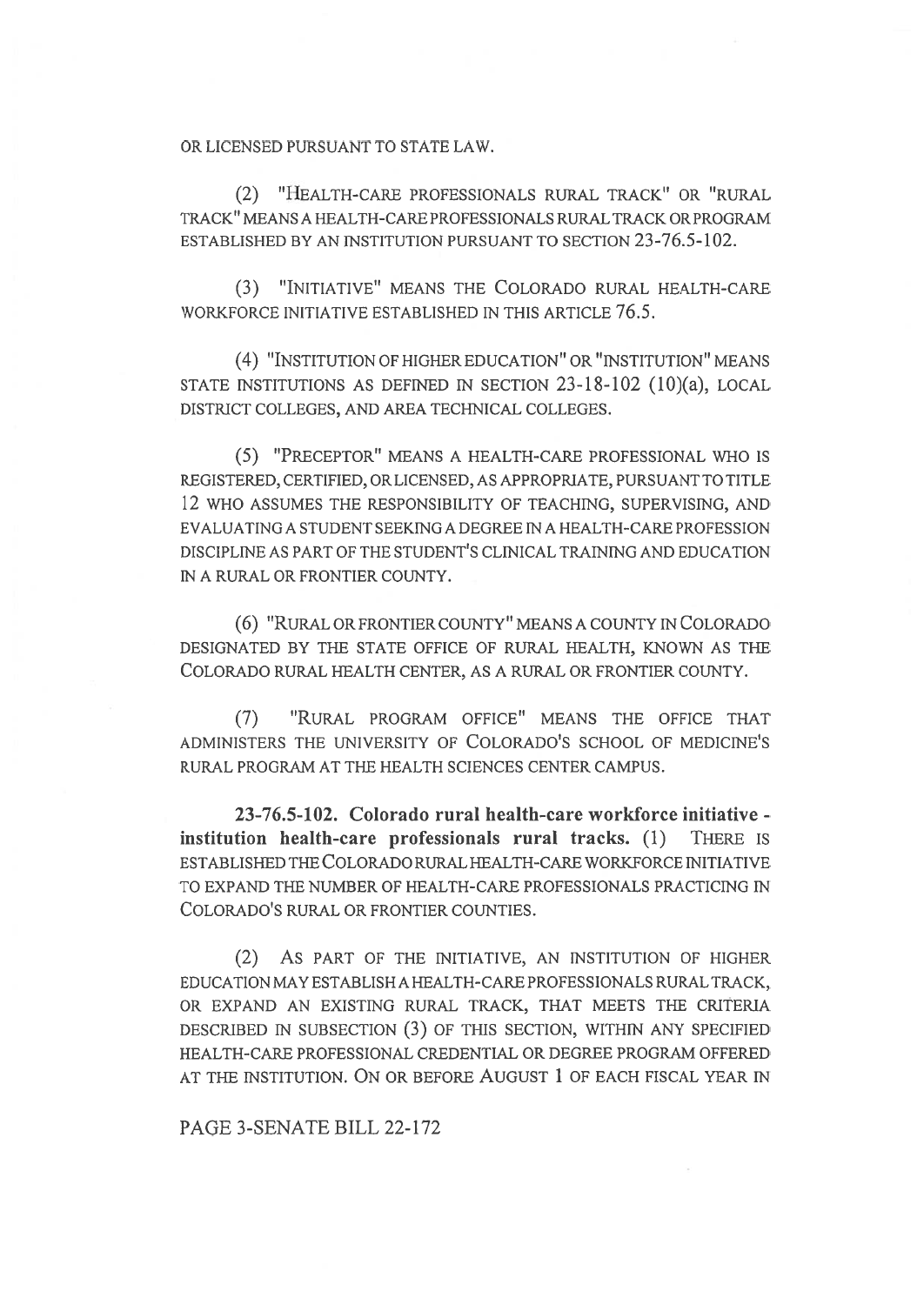WHICH AN INSTITUTION RECEIVES FUNDING FOR A RURAL TRACK, THE INSTITUTION SHALL SUBMIT TO THE RURAL PROGRAM OFFICE A WRITTEN PLAN DESCRIBING HOW THE INSTITUTION INTENDS TO USE THE FUNDING TO MEET THE REQUIREMENTS FOR A RURAL TRACK DESCRIBED IN SUBSECTION (3) OF THIS SECTION.

(3) SUBJECT TO AVAILABLE APPROPRIATIONS, IN OPERATING A RURAL TRACK, AN INSTITUTION SHALL:

(a) CONDUCT AN OUTREACH CAMPAIGN TO PROMOTE KNOWLEDGE OF AND INTEREST IN RURAL HEALTH-CARE CAREERS, INFORM STUDENTS AND PROSPECTIVE STUDENTS OF THE INITIATIVE, AND IDENTIFY POTENTIAL STUDENT APPLICANTS;

(b) PRIORITIZE ADMISSION TO THE INSTITUTION AND SET ASIDE SEATS IN ITS HEALTH-CARE PROFESSIONAL EDUCATION PROGRAM FOR STUDENTS IN THE RURAL TRACK;

(C) AWARD SCHOLARSHIPS TO STUDENTS IN THE RURAL TRACK, AS DESCRIBED IN SUBSECTION (6) OF THIS SECTION;

(d) OFFER DIDACTIC CURRICULUM THAT THE RURAL PROGRAM OFFICE DEVELOPS IN COLLABORATION WITH OTHER INSTITUTIONS THAT OPERATE A RURAL TRACK RELATED TO PRACTICING THE HEALTH-CARE DISCIPLINE IN RURAL OR FRONTIER COUNTIES TO STUDENTS IN THE RURAL TRACK;

(e) IDENTIFY RURAL OR FRONTIER COUNTIES IN WHICH STUDENTS MAY ACCOMPLISH THEIR CLINICAL TRAINING AND ESTABLISH RELATIONSHIPS BETWEEN STUDENTS AND HEALTH-CARE PROFESSIONALS IN RURAL OR FRONTIER COUNTIES WHO CAN SERVE AS PRECEPTORS;

(f) PROVIDE INSTRUCTIONAL SUPPORT AND ADMINISTRATIVE RESOURCES FOR PRECEPTORS; AND

(g) PLACE STUDENTS FOR A SIGNIFICANT DURATION IN RURAL OR FRONTIER COUNTIES FOR CLINICAL INSTRUCTION AND TRAINING OF SIGNIFICANT DEPTH FROM A PRECEPTOR, WHICH PLACEMENT MAY BE IN COLLABORATION WITH THE RURAL PROGRAM OFFICE AND OTHER PARTICIPATING PROGRAMS IN THE INITIATIVE.

## PAGE 4-SENATE BILL 22-172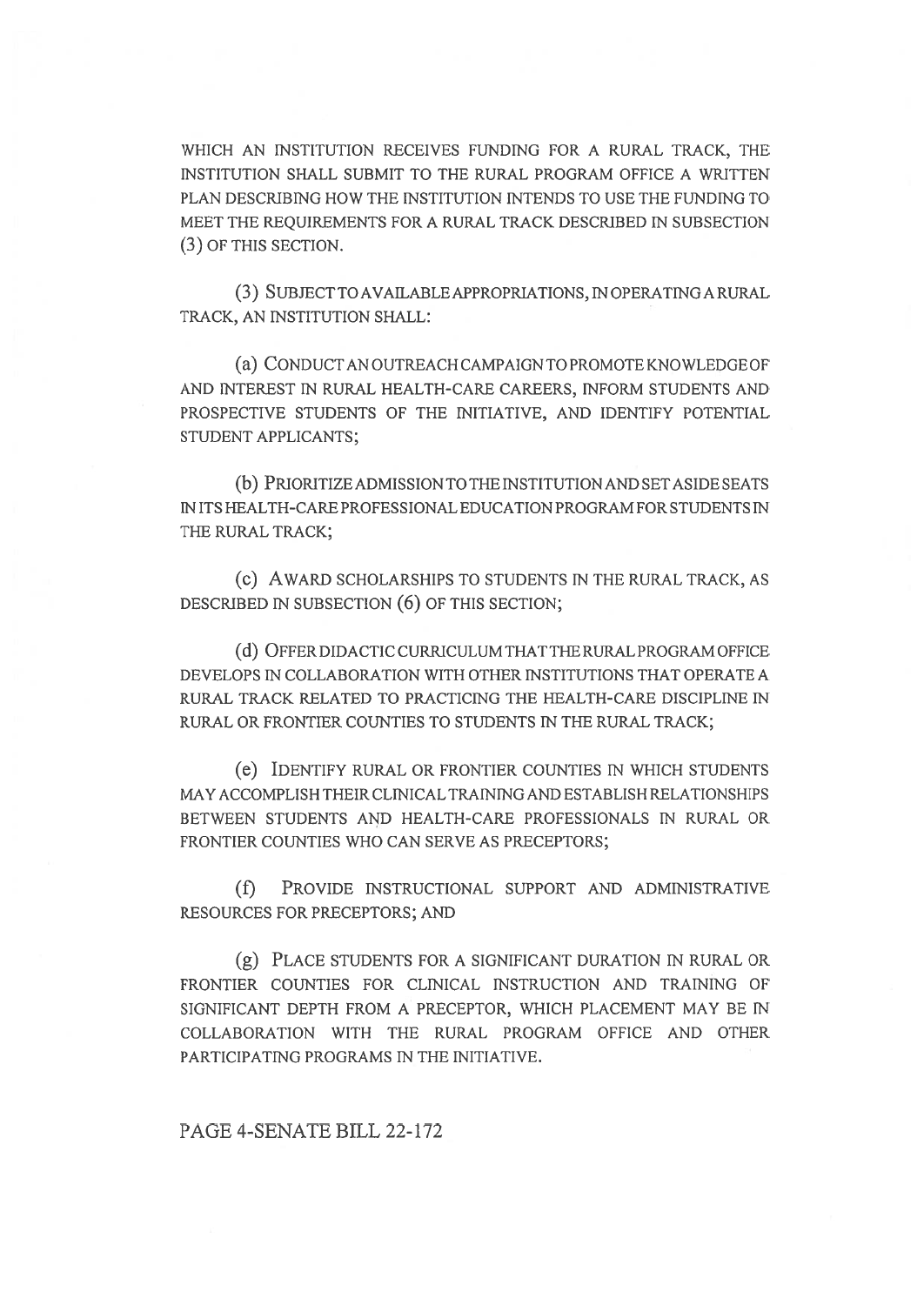(4) AN INSTITUTION THAT RECEIVES FUNDING FOR A RURAL TRACK SHALL REPORT TO THE RURAL PROGRAM OFFICE INFORMATION ABOUT THE RURAL TRACK REQUESTED BY THE RURAL PROGRAM OFFICE FOR THE PURPOSE OF PREPARING THE REPORT DESCRIBED IN SECTION 23-76.5-104.

(5) AN INSTITUTION MAY USE THE MONEY APPROPRIATED FOR ITS RURAL TRACK PURSUANT TO SECTION 23-76.5-105 FOR THE FOLLOWING:

(a) TOTAL OR PARTIAL COMPENSATION FOR ONE OR MORE FACULTY OR STAFF TO DEVELOP THE RURAL TRACK AND TO OPERATE THE RURAL TRACK IN A MANNER THAT MEETS THE REQUIREMENTS LISTED IN SUBSECTION (3) OF THIS SECTION;

(b) THE COST OF HOUSING FOR STUDENTS FOR ALL OR PART OF THE DURATION OF THE STUDENTS' CLINICAL INSTRUCTION AND TRAINING IN A RURAL OR FRONTIER COUNTY;

(C) TRAINING PRECEPTORS WHO PRACTICE IN RURAL OR FRONTIER COUNTIES TO PROVIDE PERSONALIZED CLINICAL INSTRUCTION OR TRAINING TO RURAL TRACK STUDENTS; AND

(d) PROVIDING SCHOLARSHIPS TO STUDENTS IN THE RURAL TRACK, AS DESCRIBED IN SUBSECTION (6) OF THIS SECTION.

(6) (a) AN INSTITUTION THAT OPERATES A RURAL TRACK SHALL AWARD SCHOLARSHIPS TO STUDENTS PARTICIPATING IN THE RURAL TRACK WHO COMMIT IN WRITING TO LIVING AND WORKING AS A HEALTH-CARE PROFESSIONAL IN A RURAL OR FRONTIER COUNTY FOR TWO YEARS AFTER COMPLETING EDUCATION AND TRAINING. AN INSTITUTION SHALL USE FORTY PERCENT OF THE FUNDING RECEIVED FOR THE RURAL TRACK TO AWARD SCHOLARSHIPS. THE INSTITUTION MAY DETERMINE THE AMOUNT OF EACH SCHOLARSHIP BASED ON THE SCHOLARSHIP APPLICANT'S DEMONSTRATED FINANCIAL NEED AND DEMONSTRATED COMMITMENT TO WORKING AS A HEALTH-CARE PROFESSIONAL IN A RURAL OR FRONTIER COUNTY.

(b) A STUDENT WHO FAILS TO FULFILL THE COMMITMENT TO WORK IN A RURAL OR FRONTIER COUNTY AFTER ACCEPTING A SCHOLARSHIP SHALL REMIT THE FULL AMOUNT OF THE SCHOLARSHIP TO THE INSTITUTION THAT AWARDED THE SCHOLARSHIP. EACH INSTITUTION THAT OPERATES A RURAL TRACK IS RESPONSIBLE FOR DEVELOPING A PROCESS FOR DETERMINING

PAGE 5-SENATE BILL 22-172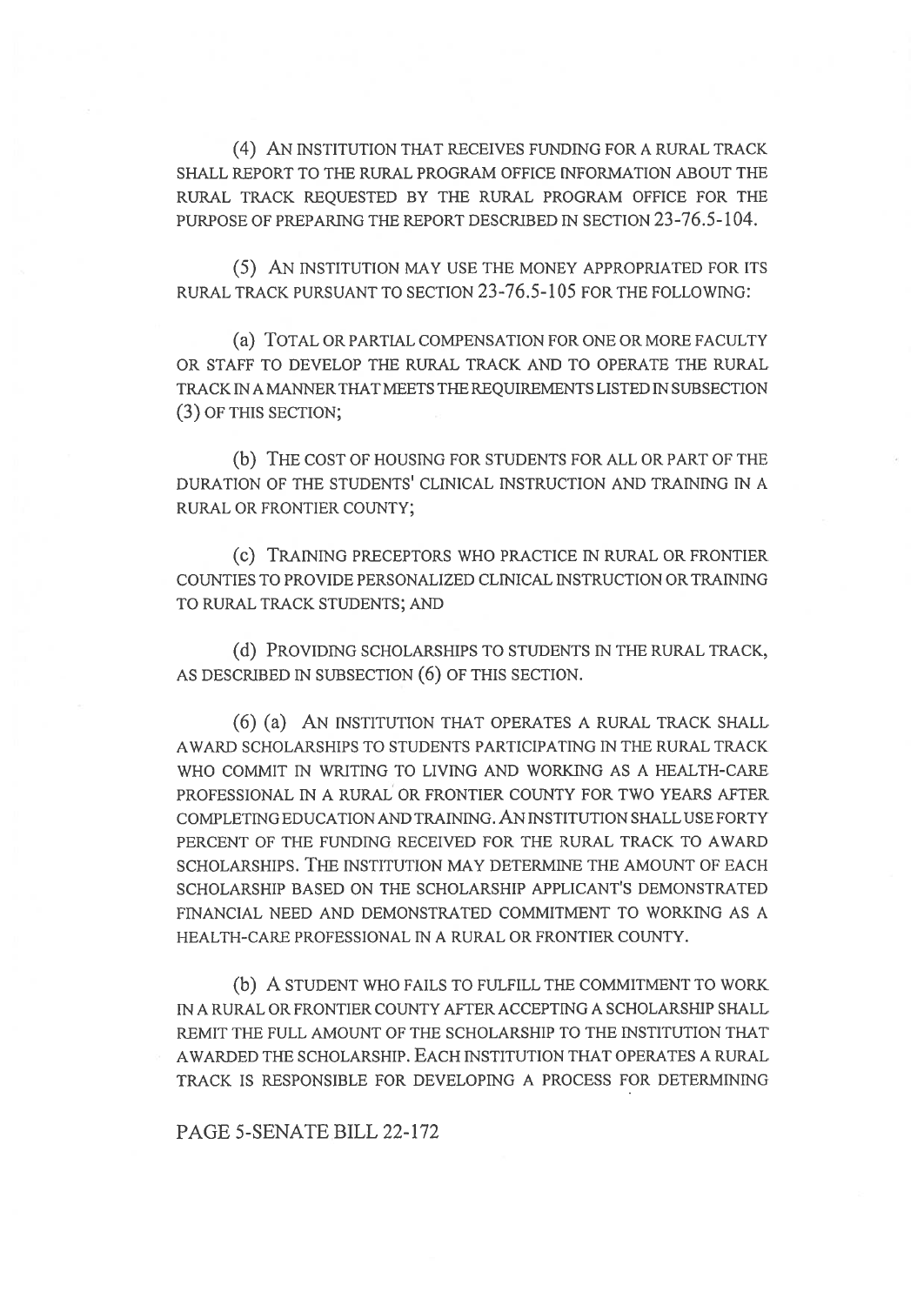WHETHER A STUDENT FULFILLS THE COMMITMENT AND FOR RECOVERING SCHOLARSHIP MONEY WHEN NECESSARY. AN INSTITUTION THAT RECOVERS SCHOLARSHIP MONEY PURSUANT TO THIS SUBSECTION (6)(b) SHALL USE THE MONEY FOR ANY PERMISSIBLE USE DESCRIBED IN SUBSECTION (3) OF THIS SECTION.

(c) RECEIVING A SCHOLARSHIP DESCRIBED IN THIS SUBSECTION (6) DOES NOT AFFECT THE STUDENTS' ELIGIBILITY FOR THE COLORADO HEALTH SERVICE CORPS DESCRIBED IN PART 5 OF ARTICLE 1.5 OF TITLE 25 OR FOR THE DENTAL LOAN REPAYMENT PROGRAM DESCRIBED IN ARTICLE 23 OF TITLE 25.

23-76.5-103. Initiative administrative and education support university of Colorado school of medicine rural program. (1) THE RURAL PROGRAM OFFICE SHALL PROVIDE ASSISTANCE TO THE INSTITUTIONS ESTABLISHING AND OPERATING A RURAL TRACK. THE RURAL PROGRAM OFFICE SHALL:

(a) PROVIDE GUIDANCE TO AN INSTITUTION REGARDING RECRUITING AND ADMITTING STUDENTS COMMITTED TO WORKING IN RURAL AREAS;

(b) ASSIST AN INSTITUTION WITH IDENTIFYING RURAL OR FRONTIER COUNTIES IN WHICH STUDENTS MAY ACCOMPLISH THEIR CLINICAL TRAINING AND ESTABLISHING RELATIONSHIPS BETWEEN STUDENTS AND HEALTH-CARE PROFESSIONALS IN RURAL OR FRONTIER COUNTIES WHO CAN SERVE AS PRECEPTORS;

(c) FACILITATE, ARRANGE, OR ADVISE AN INSTITUTION ABOUT ARRANGING HOUSING FOR STUDENTS RECEIVING CLINICAL INSTRUCTION AND TRAINING IN A RURAL OR FRONTIER COUNTY;

(d) DEVELOP, IN COLLABORATION WITH INSTITUTIONS THAT OPERATE A RURAL TRACK, DIDACTIC CURRICULUM RELATED TO PRACTICING IN RURAL OR FRONTIER COUNTIES AND PROVIDE THE CURRICULUM WITHOUT CHARGE TO EACH INSTITUTION THAT OPERATES A RURAL TRACK; AND

(e) PROVIDE ANY OTHER TECHNICAL OR ADMINISTRATIVE ASSISTANCE THAT MAY BENEFIT AN INSTITUTION THAT IS ESTABLISHING OR OPERATING A RURAL TRACK.

(2) (a) THE RURAL PROGRAM OFFICE SHALL DEVELOP METRICS TO

PAGE 6-SENATE BILL 22-172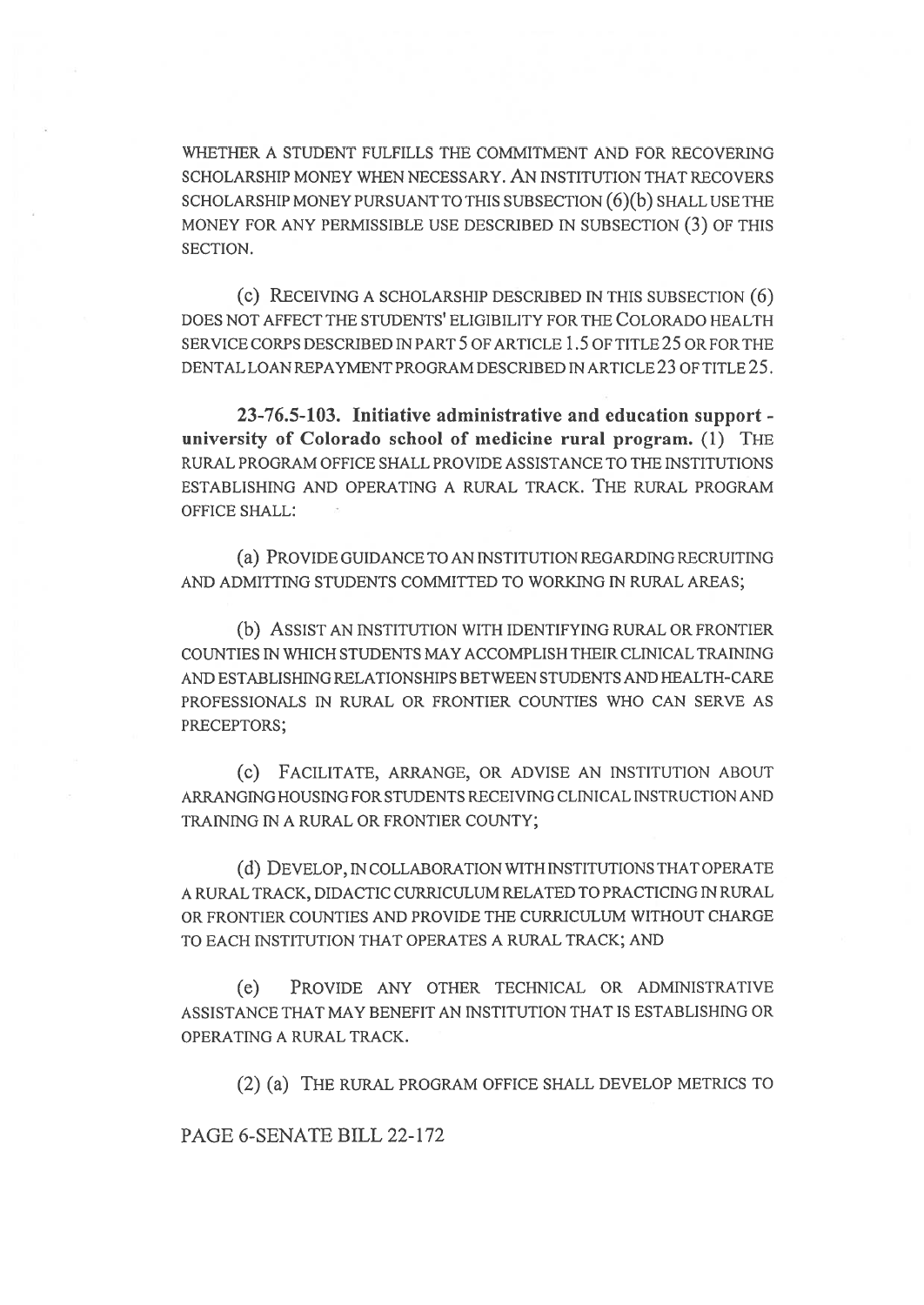EVALUATE THE EFFECTIVENESS OF THE INITIATIVE AND RURAL TRACKS, ANNUALLY EVALUATE THE INITIATIVE AND RURAL TRACKS, AND CREATE THE REPORT DESCRIBED IN SECTION 23-76.5-104.

(b) THE RURAL PROGRAM OFFICE MAY COLLABORATE WITH THE COLORADO AREA HEALTH EDUCATION CENTERS, THE DEPARTMENT OF PUBLIC HEALTH AND ENVIRONMENT, A STATEWIDE ORGANIZATION OF HOSPITALS, AND THE COLORADO RURAL HEALTH CENTER TO ASSESS UNMET RURAL COMMUNITY HEALTH-CARE PRIORITY NEEDS, COLLECT DATA TO SUPPORT THE ASSESSMENT, AND MAKE RECOMMENDATIONS TO THE GENERAL ASSEMBLY FOR FUNDING TO SUPPORT ADDING MORE SCHOOLS, PROGRAMS, AND HEALTH-CARE PROFESSIONALS TO MEET THAT NEED. THE RURAL PROGRAM OFFICE MAY INCLUDE THE RECOMMENDATIONS IN ITS ANNUAL REPORT.

23-76.5-104. Initiative reporting. (1) ON OR BEFORE NOVEMBER 1, 2023, AND ON OR BEFORE NOVEMBER 1 EACH YEAR THEREAFTER, THE RURAL PROGRAM OFFICE SHALL SUBMIT A REPORT TO THE HOUSE OF REPRESENTATIVES EDUCATION COMMITTEE AND THE SENATE EDUCATION COMMITTEE, OR THEIR SUCCESSOR COMMITTEES, CONCERNING THE INITIATIVE. THE REPORT MUST INCLUDE:

(a) INFORMATION ABOUT EACH INSTITUTION'S HEALTH-CARE PROFESSIONALS RURAL TRACKS, THE NUMBER OF STUDENTS ENROLLED IN EACH RURAL TRACK, THE NUMBER OF STUDENTS WHO HAVE COMPLETED EACH RURAL TRACK AND ARE PRACTICING IN A RURAL OR FRONTIER COUNTY; AND ANY OTHER RELEVANT DATA AND INFORMATION ABOUT THE INITIATIVE; AND

(b) THE RURAL PROGRAM OFFICE'S ANALYSIS OF THE EFFECTIVENESS OF THE INITIATIVE AND RURAL TRACKS.

(2) THE REPORT MAY INCLUDE RECOMMENDATIONS FOR LEGISLATIVE CHANGES TO THE INITIATIVE, INCLUDING RECOMMENDATIONS FOR EXPANDING THE INITIATIVE.

23-76.5-105. Initiative funding - fee for service contracts repeal. (1) SUBJECT TO AVAILABLE APPROPRIATIONS, THE DEPARTMENT OF HIGHER EDUCATION SHALL ENTER INTO A LIMITED PURPOSE FEE-FOR-SERVICE CONTRACT WITH THE UNIVERSITY OF COLORADO HEALTH SCIENCES CENTER

PAGE 7-SENATE BILL 22-172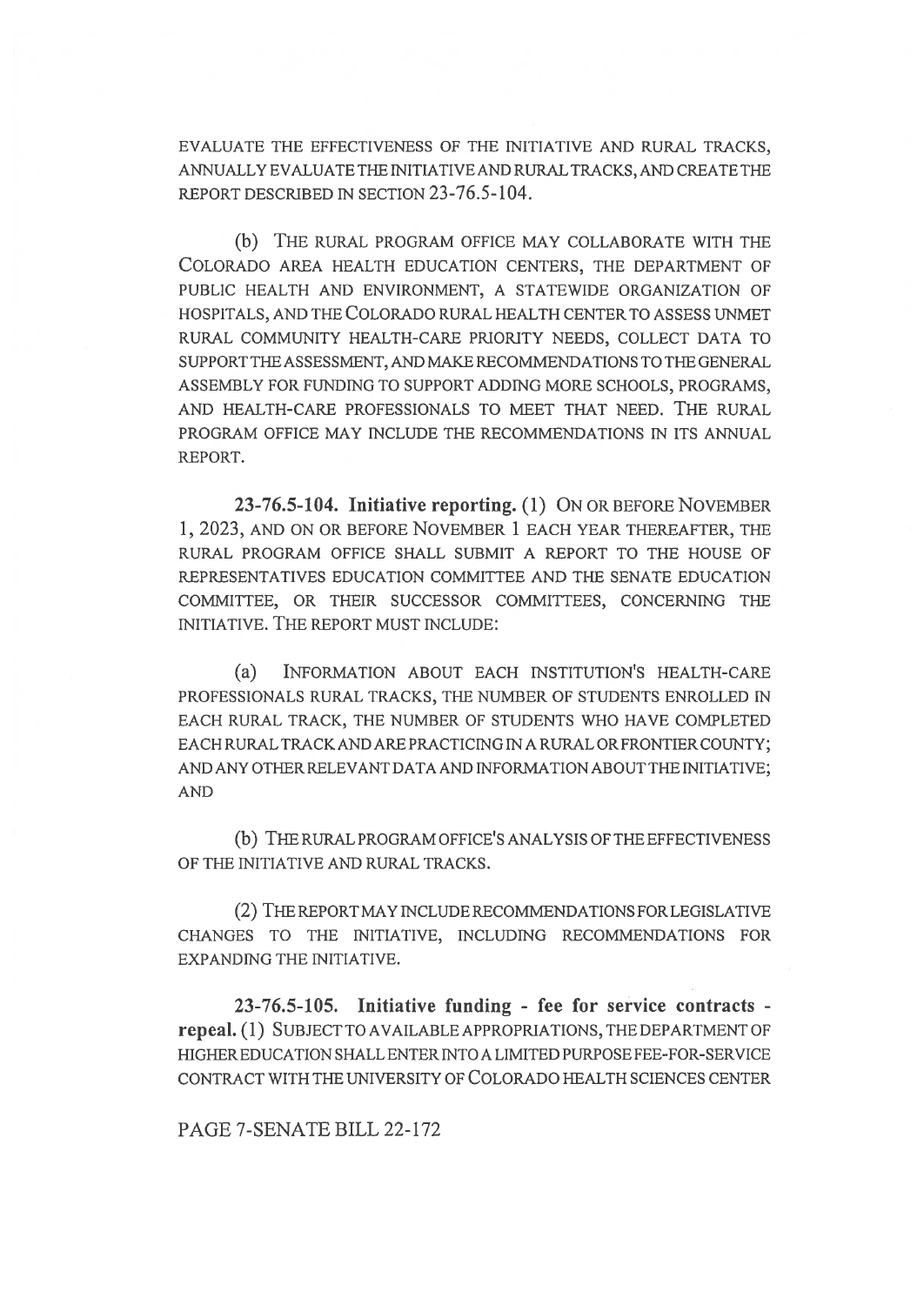PURSUANT TO SECTION 23-18-308 TO PROVIDE FUNDING FOR THE RURAL PROGRAM OFFICE TO CARRY OUT ITS DUTIES DESCRIBED IN SECTION 23-76.5-103. THE FUNDING FOR THE RURAL PROGRAM OFFICE MAY BE INCLUDED IN A SINGLE FEE-FOR-SERVICE CONTRACT WITH THE UNIVERSITY OF COLORADO HEALTH SCIENCES CENTER DESCRIBED IN SUBSECTION (2) OF THIS SECTION.

(2) (a) SUBJECT TO AVAILABLE APPROPRIATIONS, THE DEPARTMENT OF HIGHER EDUCATION SHALL ENTER INTO A LIMITED PURPOSE FEE-FOR-SERVICE CONTRACT WITH THE GOVERNING BOARDS OF EACH OF THE FOLLOWING INSTITUTIONS, EXCEPT FOR COLORADO MOUNTAIN COLLEGE, FOR ALLOCATION TO EACH PROGRAM OR SCHOOL LISTED IN THIS SUBSECTION (2) TO ESTABLISH OR EXPAND AN EXISTING RURAL TRACK PURSUANT TO THIS ARTICLE 76.5:

(I) ADAMS STATE UNIVERSITY, IN ITS NURSING PROGRAM;

(II) COLORADO MESA UNIVERSITY, IN ITS NURSING PROGRAM;

(III) THE COLORADO SCHOOL OF PUBLIC HEALTH, IN ITS MASTER OF PUBLIC HEALTH PROGRAM;

(IV) COLORADO STATE UNIVERSITY - PUEBLO, IN ITS SCHOOL OF NURSING;

(V) METROPOLITAN STATE UNIVERSITY OF DENVER, IN ITS NURSING PROGRAM;

(VI) THE UNIVERSITY OF COLORADO, IN THE FOLLOWING PROGRAMS OR SCHOOLS:

(A) AT THE HEALTH SCIENCES CENTER CAMPUS, IN ITS SCHOOL OF DENTAL MEDICINE AND IN ITS DOCTOR OF MEDICINE PROGRAM IN THE SCHOOL OF MEDICINE;

(B) AT THE COLORADO SPRINGS CAMPUS, IN ITS NURSING PROGRAM; AND

(C) AT THE HEALTH SCIENCES CENTER CAMPUS, IN ITS PHYSICIAN ASSISTANTS PROGRAM IN THE SCHOOL OF MEDICINE;

PAGE 8-SENATE BILL 22-172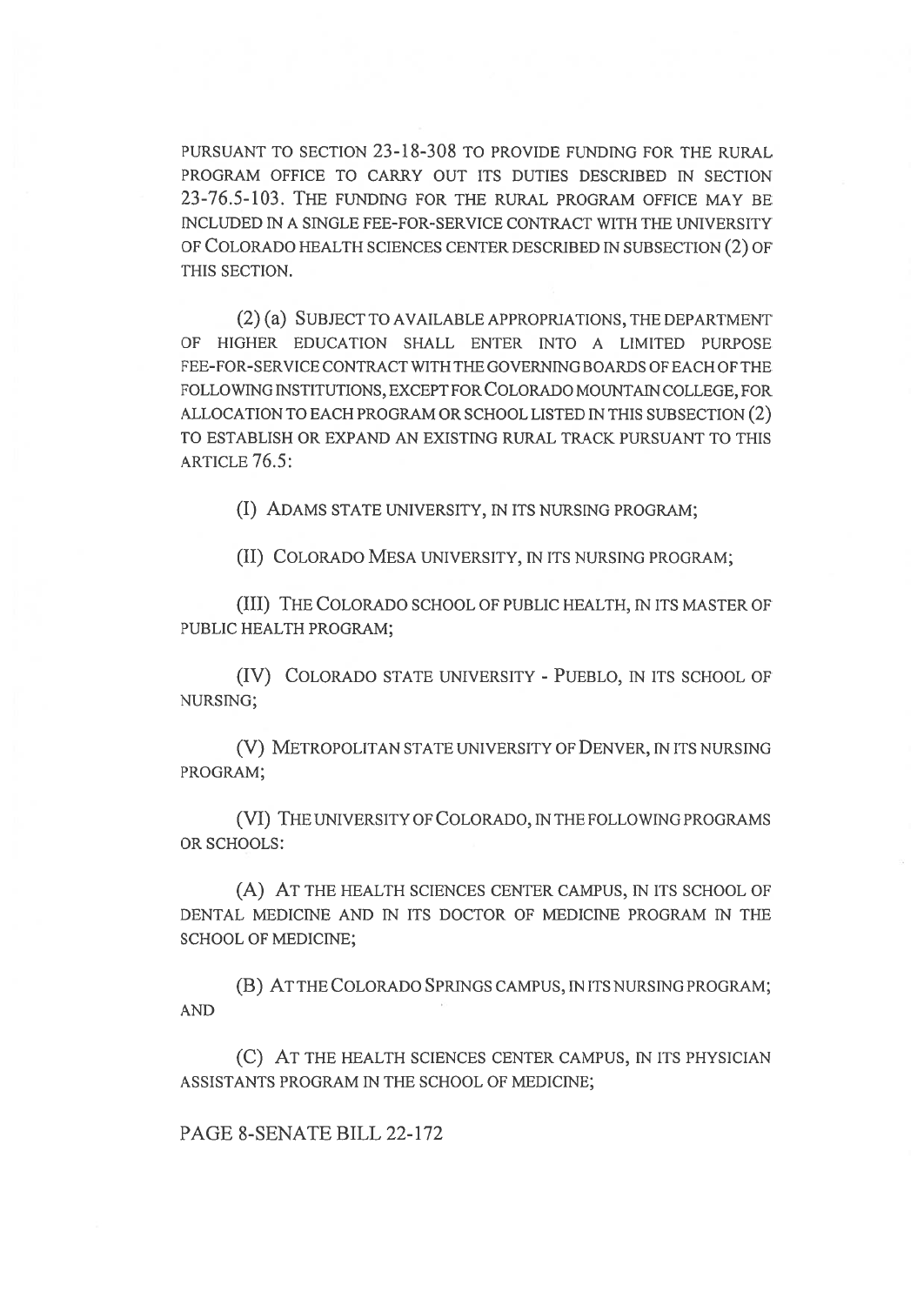(VII) THE UNIVERSITY OF NORTHERN COLORADO, IN ITS SCHOOL OF NURSING;

(VIII) WESTERN COLORADO UNIVERSITY, IN ITS MASTER OF BEHAVIORAL SCIENCE IN RURAL COMMUNITY HEALTH PROGRAM;

(IX) COLORADO MOUNTAIN COLLEGE, IN ITS NURSING PROGRAM;

(X) FORT LEWIS COLLEGE, IN ITS NURSING PROGRAM OPERATED IN AGREEMENT WITH THE UNIVERSITY OF COLORADO NURSING PROGRAM; AND

(XI) AT THE FOLLOWING INSTITUTIONS GOVERNED BY THE STATE BOARD FOR COMMUNITY COLLEGES AND OCCUPATIONAL EDUCATION:

(A) MORGAN COMMUNITY COLLEGE, IN ITS NURSING PROGRAM; AND

(B) TRINIDAD STATE COLLEGE, IN ITS NURSING PROGRAM.

(b) (I) SUBJECT TO AVAILABLE APPROPRIATIONS, THE DEPARTMENT OF HIGHER EDUCATION SHALL ALLOCATE MONEY TO COLORADO MOUNTAIN COLLEGE TO ESTABLISH A RURAL TRACK IN ITS NURSING PROGRAM.

(II) FOR FISCAL YEAR 2022-23, THE GENERAL ASSEMBLY SHALL NOT APPROPRIATE MONEY TO AN INSTITUTION AND THE DEPARTMENT OF HIGHER EDUCATION SHALL NOT ENTER INTO A LIMITED PURPOSE FEE-FOR-SERVICE CONTRACT WITH A GOVERNING BOARD OR ALLOCATE MONEY TO AN INSTITUTION TO ESTABLISH OR OPERATE A RURAL TRACK OTHER THAN AS DESCRIBED IN THIS SUBSECTION (2).

(III) THIS SUBSECTION (2)(b) IS REPEALED, EFFECTIVE JULY 1,2023.

SECTION 3. In Colorado Revised Statutes, 23-18-308, add (1)(j) as follows:

23-18-308. Fee-for-service contracts - limited purpose - repeal. (1) Subject to available appropriations, the department shall enter into fee-for-service contracts for the following purposes:

(j) THE COLORADO RURAL HEALTH-CARE WORKFORCE INITIATIVE ESTABLISHED IN ARTICLE 76.5 OF THIS TITLE 23, INCLUDING FOR

PAGE 9-SENATE BILL 22-172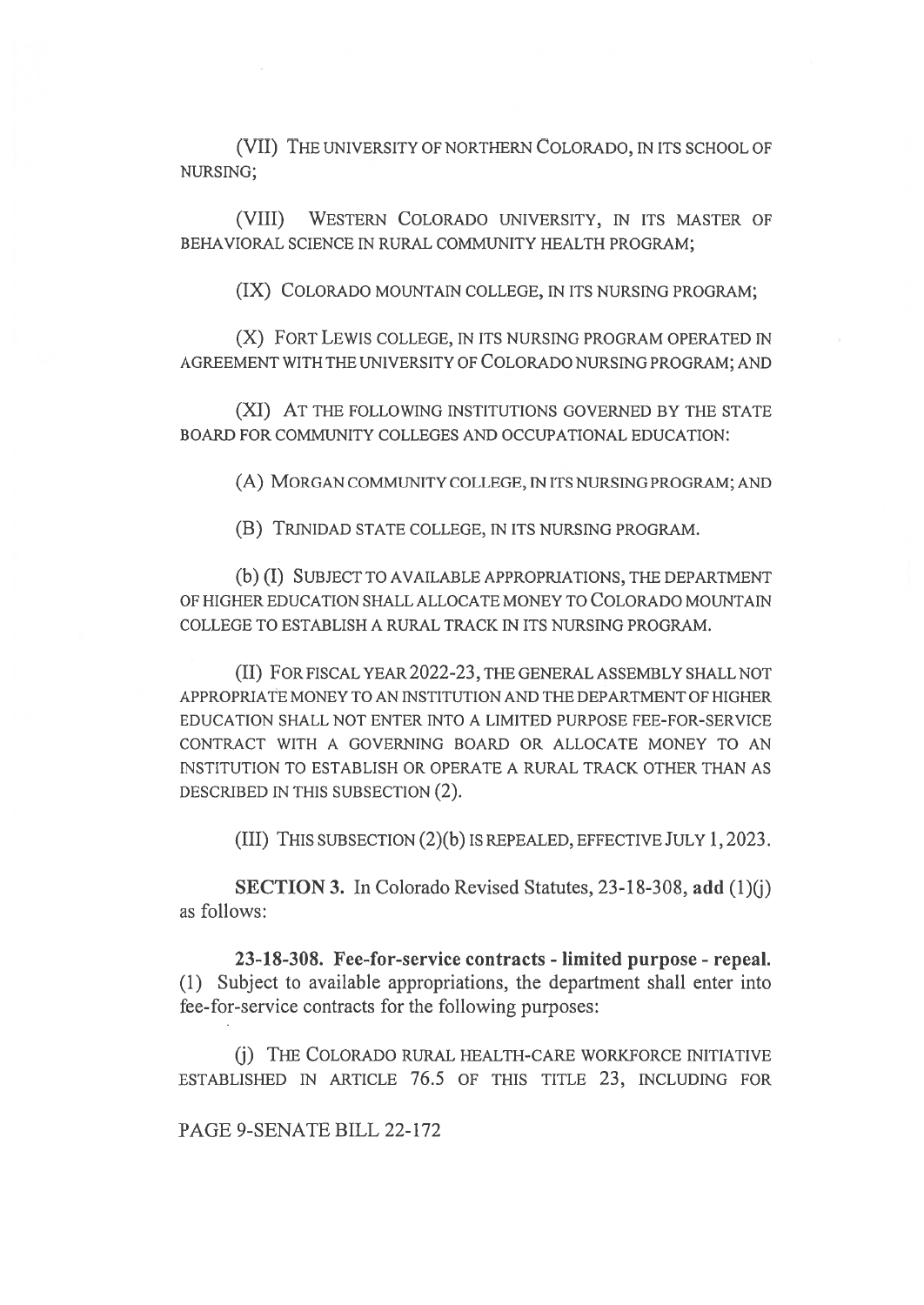HEALTH-CARE PROFESSIONALS RURAL TRACKS AT INSTITUTIONS OF HIGHER EDUCATION AND ADMINISTRATIVE COSTS AND EDUCATIONAL SUPPORT PROVIDED BY THE UNIVERSITY OF COLORADO'S SCHOOL OF MEDICINE'S RURAL PROGRAM.

SECTION 4. Appropriation. (1) For the 2022-23 state fiscal year, \$1,135,000 is appropriated to the department of higher education. This appropriation is from the general fund. To implement this act, the department may use this appropriation for the college opportunity fund program to be used for limited purpose fee-for-service contracts with state institutions.

(2) For the FY 2022-23 state fiscal year \$1,135,000 is appropriated to the department of higher education. This appropriation is from reappropriated funds received from the limited purpose fee-for-service contracts with state institutions under subsection (1) of this section. To implement this act, the department may use this appropriation as follows:

(a) \$65,000 for the trustees of Adams state university for allocation to its nursing program;

(b) \$65,000 for the trustees of Colorado Mesa university for allocation to its nursing program;

(c) \$65,000 for the trustees of Metropolitan state university of Denver for allocation to its nursing program;

(d) \$65,000 for the trustees of Western Colorado university for allocation to its behavioral science in rural community health program;

(e) \$65,000 for the board of governors of the Colorado state university system for allocation to Colorado state university Pueblo for its school of nursing;

(f) \$65,000 for the trustees of Fort Lewis college for allocation to its nursing program;

(g) \$550,000 for the regents of the university of Colorado, which amount includes \$225,000 for allocation to the health sciences center for the rural program office, \$65,000 for allocation to the health sciences center for

PAGE 10-SENATE BILL 22-172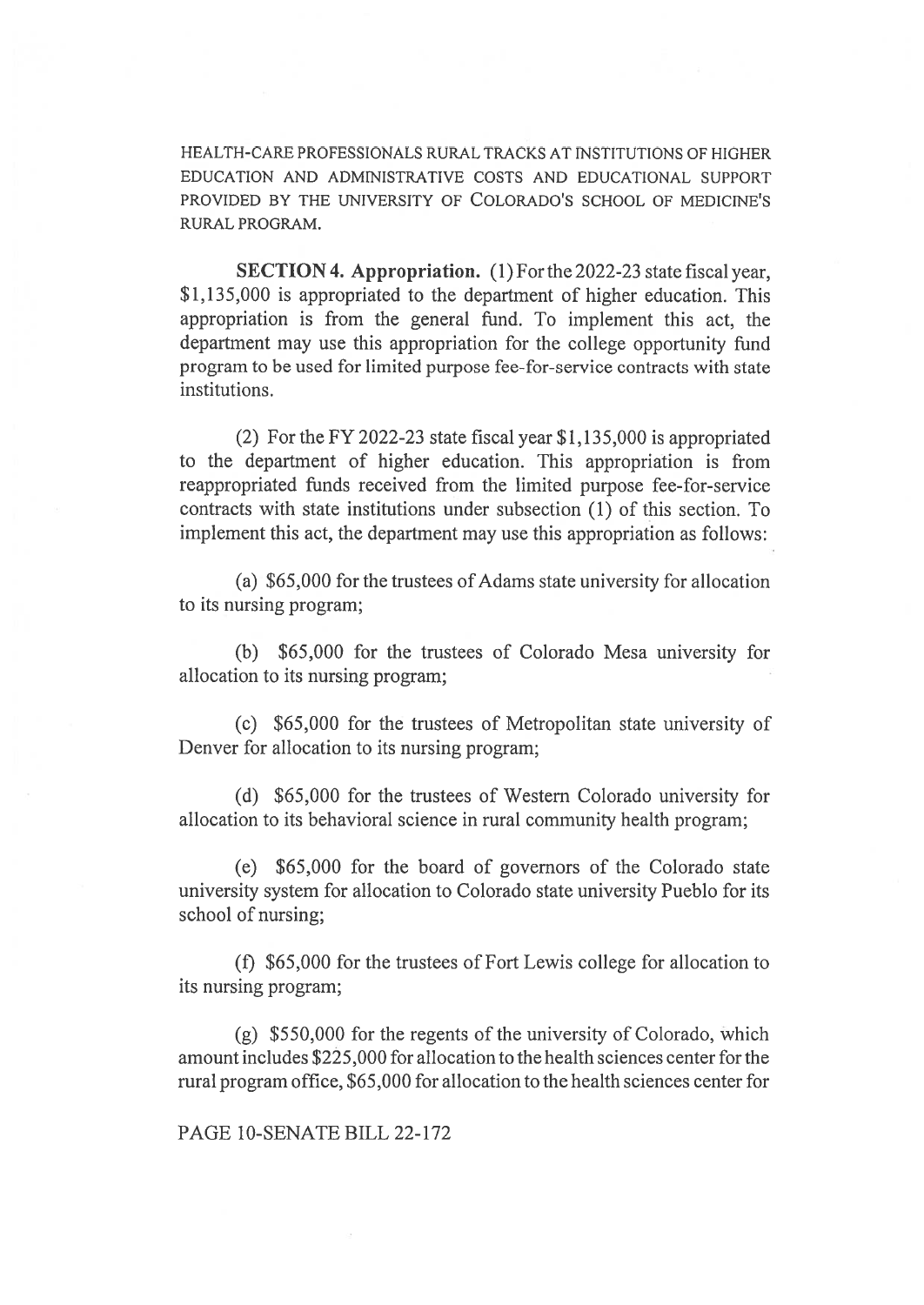the school of dental medicine, \$65,000 for allocation to the health sciences center for the school of medicine for the doctor of medicine program, \$65,000 for allocation to the health sciences center for the school of medicine for the physician assistant program, \$65,000 for allocation to the Colorado Springs campus for its nursing program, and \$65,000 for allocation to the Colorado school of public health operated by the university of Colorado, Colorado state university, and the university of Northern Colorado;

(h) \$65,000 for the university of Northern Colorado for allocation to its school of nursing; and

(i) \$130,000 for the state board for community colleges and occupational education state system community colleges, which amount includes \$65,000 for allocation to Morgan community college for its nursing program and \$65,000 for allocation to Trinidad state college for its nursing program.

(3) For the 2022-23 state fiscal year, \$65,000 is appropriated to the department of higher education. This appropriation is from the general fund. To implement this act, the department may use this appropriation for Colorado mountain college for allocation to its nursing program.

SECTION 5. Safety clause. The general assembly hereby finds,